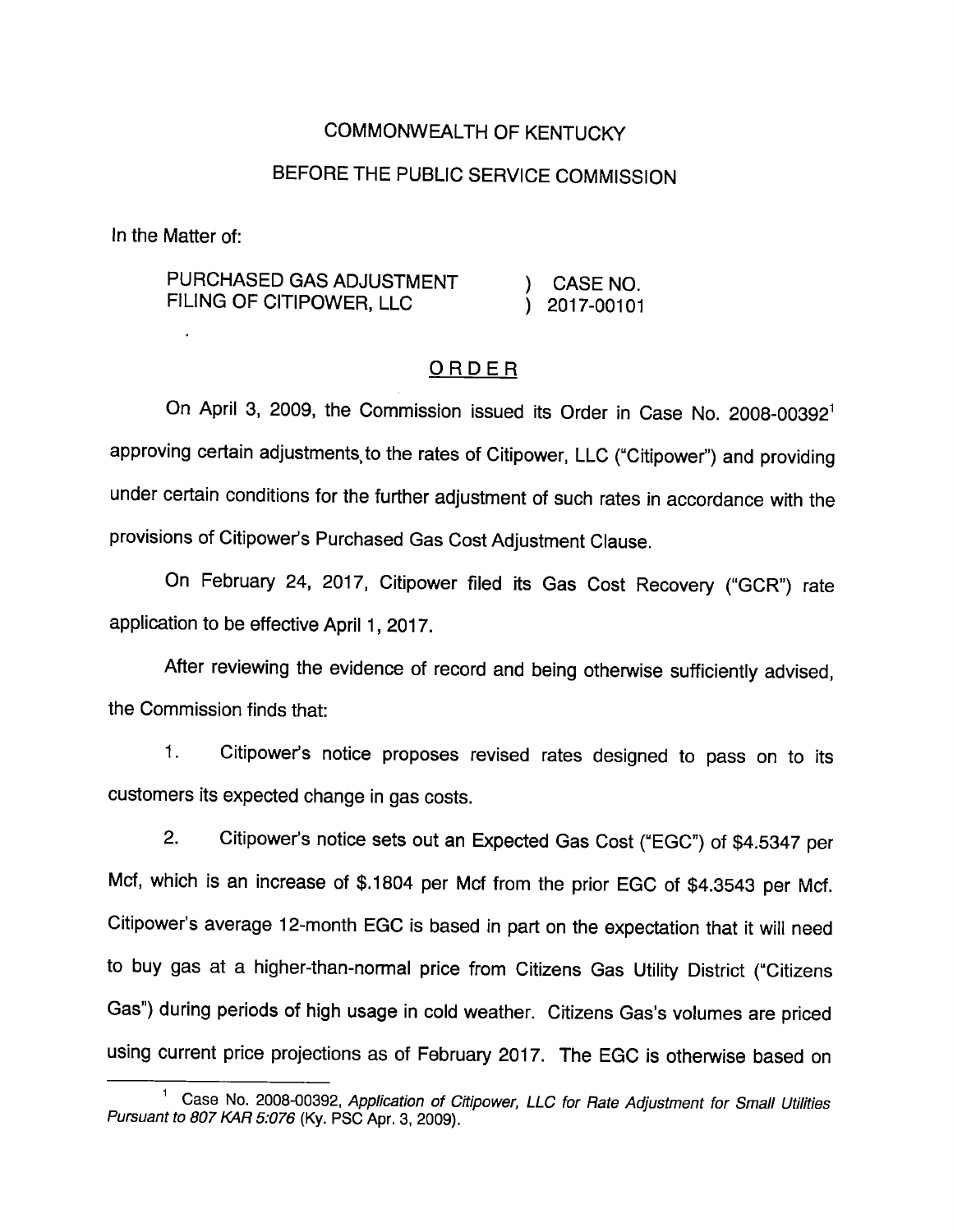Citipower's expected cost of gas from its primary supplier, Citigas, LLC, ("Citigas") [an affiliate pursuant to 278.010(18)], using the New York Mercantile Exchange ("NYMEX") Natural Gas 12-Month strip rate for February 2017.

3. Citipower's notice sets out no Refund Adjustment.

4. Citipower's notice sets out a current quarter Actual Cost Adjustment ("ACA") of (\$.0380) per Mcf. Citipower's total ACA is \$.0535 per Mcf, which is an increase of \$.0830 per Mcf from its previous total ACA of (\$.0295) per Mcf.

5. Citipower's notice sets out a current quarter Balance Adjustment ("BA") of \$.0001 per Mcf. Citipower did not include the reconciliation of the expired (\$.0429) per Mcf ACA previously approved in Case No. 2015-00396<sup>2</sup> in the calculation of its current quarter BA. Citipower's corrected current quarter BA is (\$.0074) per Mcf. Citipower's total BA is \$.0264 per Mcf, which is a decrease of \$.0054 per Mcf from its previous total BA of \$.0318 per Mcf. In Citipower's next GCR rate application for rates effective July 1, 2017, Citipower should include the expired ACA factor as well as the expired BA factor approved in Case No. 2016-00102 $^3$ , in the calculation of its current quarter BA.

6. Citipower's corrected OCR rate is \$4.6146 per Mcf, which is an increase of\$.2580 per Mcf from the previous OCR rate of \$4.3566 per Mcf.

7. To aid in the Commission's review of Citipower's applications, Citipower should continue to submit all invoices it receives from Citigas and Citizens Gas when it files its GCR rate applications.

 $2^2$  Case No. 2015-00396, Purchased Gas Adjustment Filing of Citipower, LLC (Ky. PSC Dec. 18, 2015).

<sup>&</sup>lt;sup>3</sup> Case No. 2016-00102, Purchased Gas Adjustment Filing of Citipower, LLC (Ky. PSC Mar. 16, 2016).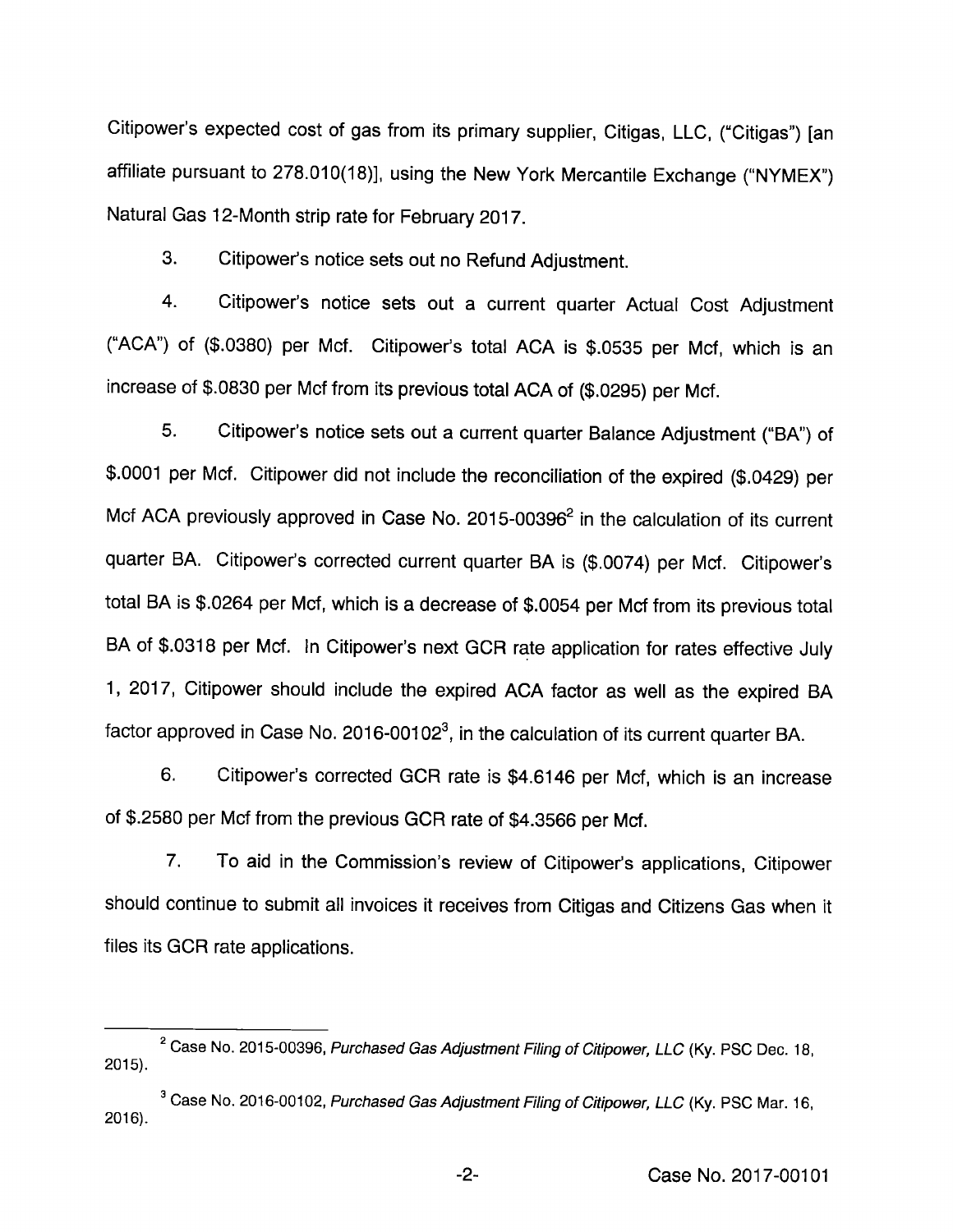8. The rates set forth in the Appendix to this Order are fair, just, and reasonable, and should be approved for service rendered by Citipower on and after April 1, 2017.

IT IS THEREFORE ORDERED that;

1. The rates proposed by Citipower are denied.

2. The rates set forth in the Appendix to this Order are approved for service rendered by Citipower on and after April 1, 2017.

3. In Citipower's next OCR rate application for rates effective July 1, 2017, Citipower shall calculate its current quarter BA using the expired ACA and BA from Case No. 2016-00102.

4. Citipower shall submit all invoices received from Citigas and Citizens Gas as part of all future GCR filings.

5. Within 20 days of the date of this Order, Citipower shall file with this Commission, using the Commission's electronic Tariff Filing System, revised tariff sheets setting out the rates approved herein and reflecting that they were approved pursuant to this Order.

By the Commission



ATTEST:

thems

xecutive Director

Case No. 2017-00101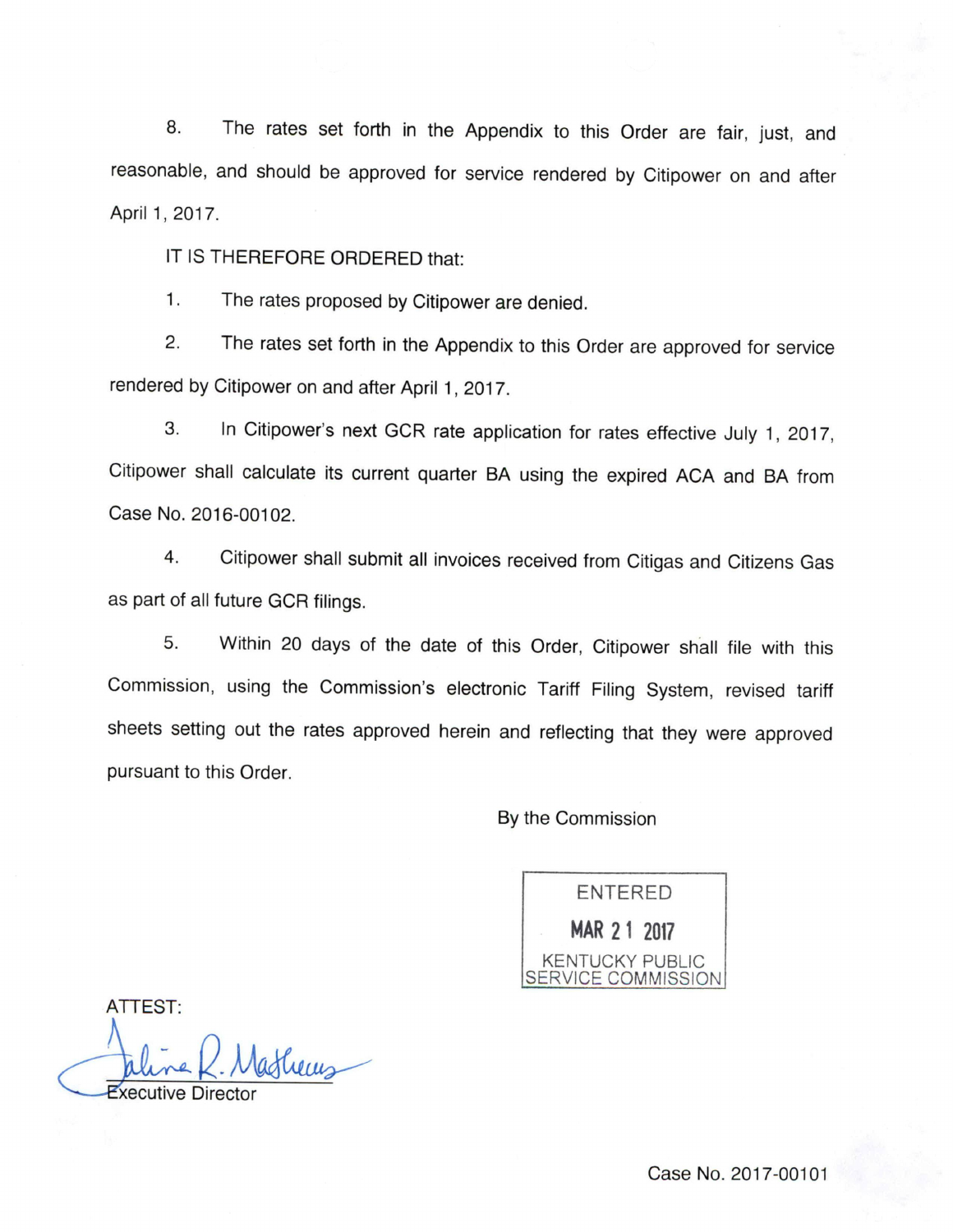### APPENDIX

## APPENDIX TO AN ORDER OF THE KENTUCKY PUBLIC SERVICE COMMISSION IN CASE NO. 2017-00101 DATED **MAR 2 1 2017**

The following rates and charges are prescribed for the customers served by Citipower, LLC. All other rates and charges not specifically mentioned herein shall remain the same as those in effect under authority of the Commission prior to the effective date of this Order.

#### RESIDENTIAL AND COMMERCIAL

|                 | <b>Gas Cost</b><br>Recovery |          |           |  |
|-----------------|-----------------------------|----------|-----------|--|
|                 | <b>Base Rate</b>            | Rate     | Total     |  |
| Volumetric Rate | \$7.6492                    | \$4.6146 | \$12.2638 |  |

The volumetric rate will apply to all Mcfs sold, subject to a minimum bill of \$5.00. In those cases where the usage applied to the volumetric rate results in an amount less than \$5.00, the customer will be charged the \$5.00 minimum.

#### INDUSTRIAL AND INSTITUTIONAL

|                        | <b>Gas Cost</b><br>Recovery |          |           |  |
|------------------------|-----------------------------|----------|-----------|--|
|                        | <b>Base Rate</b>            | Rate     | Total     |  |
| <b>Volumetric Rate</b> | \$6.6492                    | \$4.6146 | \$11.2638 |  |

The volumetric rate will apply to all Mcfs sold, subject to a minimum bill of \$5.00. In those cases where the usage applied to the volumetric rate results in an amount less than \$5.00, the customer will be charged the \$5.00 minimum.

 $\mathcal{H}^{\text{max}}(\mathcal{A})$  . The  $\mathcal{A}$